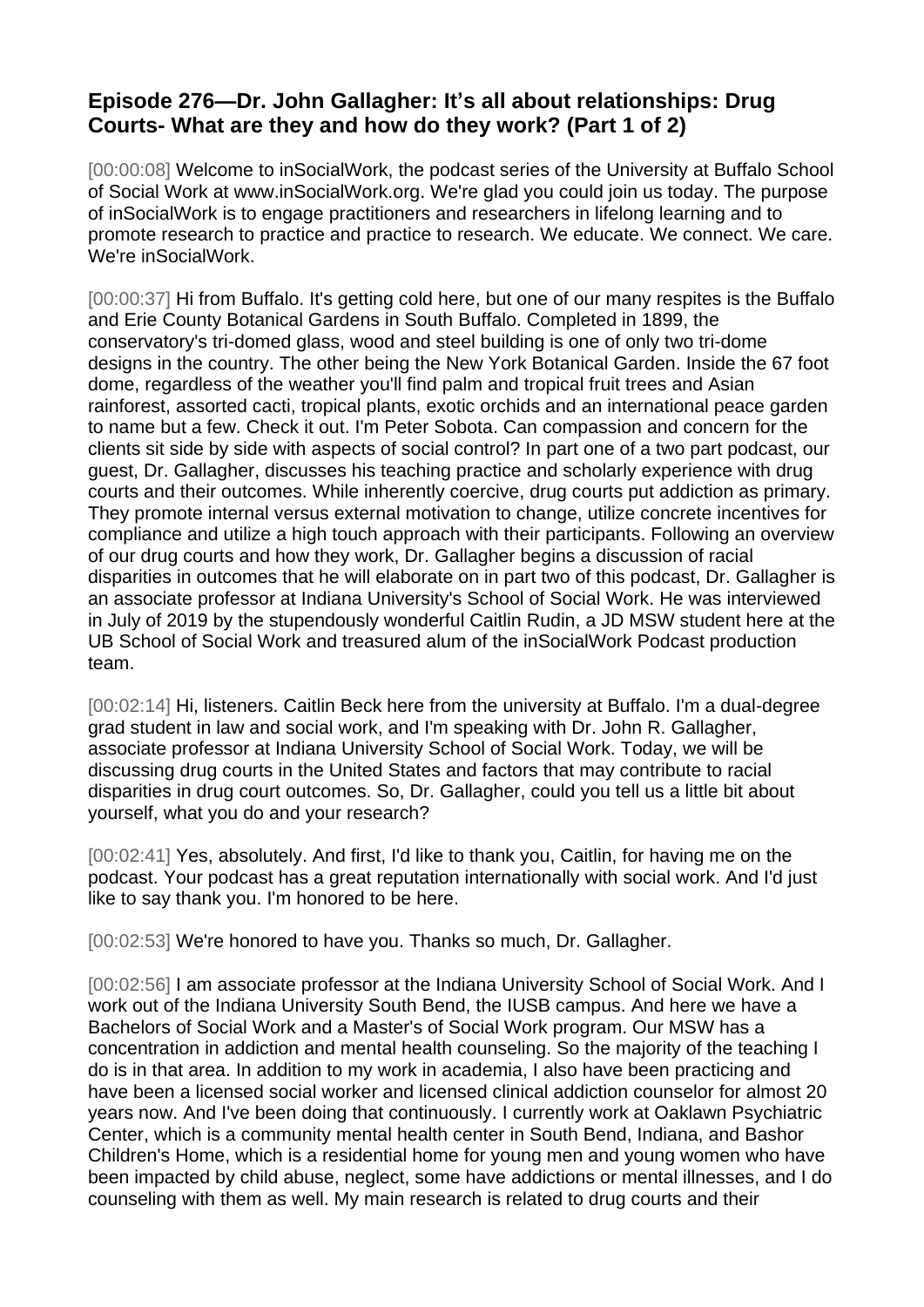effectiveness and more specifically, the area of racial disparities in drug court outcomes. So one of the things that I am proud of is that my work intersects many areas. So I am an educator and I'm able to teach my students about drug courts and best practices in addiction and mental health counseling. From a practice standpoint, I'm still in the field working with real patients, learning about the new best practices and treating addiction and mental health. I do research. I speak locally within our community as well as nationally and internationally at conferences. And I've also done a lot of policy work at the state and national level on, with the ultimate goal of expanding drug courts because they work throughout our country. So I really have this really broad range of experiences that I think provides a comprehensive understanding of drug courts and the importance for us as social workers to know about those programs and how we can contribute to them.

[00:05:03] Is it, Dr. Gallagher, a big field of study or is it, would you say, an understudied field, that is drug courts?

[00:05:09] I would say it is definitely a big field of study. Drug courts are perhaps the most evaluated criminal justice program of all time. So we have a lot of knowledge base on drug courts and we can say that they are more effective than any other criminal justice interventions such as, say, traditional probation. Where we are in a research standpoint is moving beyond "they work." We know that they work. But my research in particular has found that drug courts work as a whole, but when we take a look at race and ethnicity in some programs, and I think that that's important for us to highlight, is that this is not a universal problem. But it is in some programs and there is a pattern in some programs, enough to warrant more research in this area. We see racial disparities in graduation rates. And by that we mean that African-American participants are less likely to graduate from court than their white counterparts. Again, this is only in some programs, but it has happened enough. There is enough of a trend for us to warrant attention from a research and practice standpoint.

[00:06:21] So could you, for me and for our listeners, could you describe what drug courts are?

[00:06:26] Yes, absolutely. Drug courts, I think the benchmark that we have in the field are the 10 key components of a drug court model. And so in the late 90s is when these 10 key components were identified and disseminated nationally to help promote fidelity to the model. And these 10 key components are what guides drug court practice. Additionally, for an agency, a program to say they are a drug court, they must meet these 10 key components. And so I'll talk briefly just about a few of them to give you an example of how drug courts differ from other programs that are commonly used in the criminal justice system to treat men and women who have substance use disorders. So key component number one is drug courts integrate alcohol and other drug treatment services with justice system case processing. What they're talking about here is that the men and women who come into a drug court program are court ordered, mandated into addiction counseling. This is called coercive drug treatment. We are supportive of that. We know that coercive treatment works. In the field we say it's not about what got you into treatment. It's about what happens when you're in treatment. And so it is using the criminal justice system as a way to coerce, mandate men and women into treatment so they can get the quality of care that they need. Drug courts operate under the philosophy that the main contributing factor to the criminal offense was addiction. So, for example, someone may get arrested for forging a prescription. They may get arrested for theft. They're stealing things to support their drug use, or most obviously they get arrested for felony possession of drugs. Drug courts believe that if we treat that main issue, addiction, we will then increase the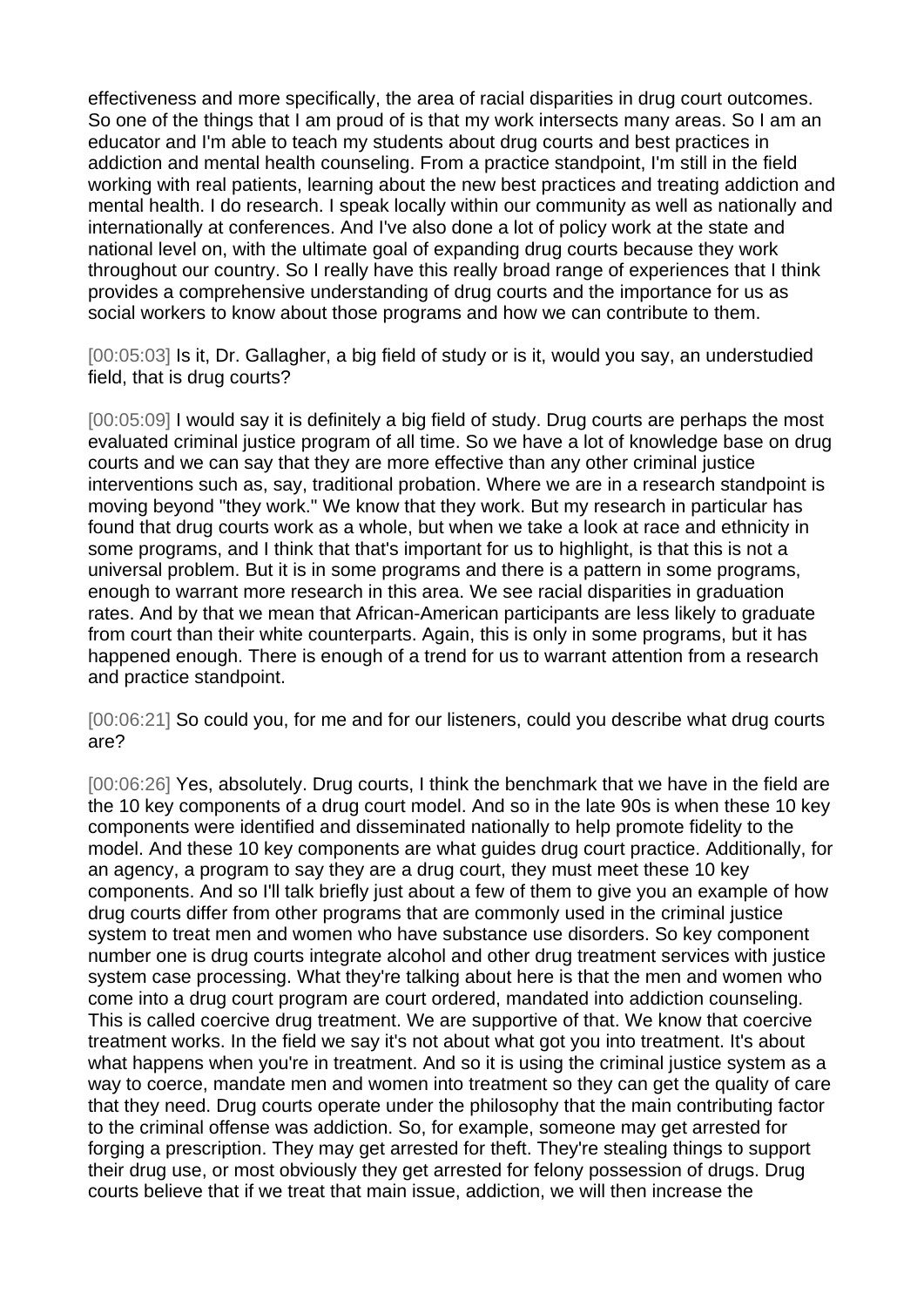likelihood of them completing the program successfully and then staying out of the system. Another key component, and this is key component 5 is that abstinence is monitored by frequent alcohol and other drug testing. The drug court model relies heavily on random, frequent and continuous drug testing. My research has shown that this is effective and this is per qualitative studies men and women I've interviewed on two levels. Number one, it's a deterrent to use drugs. So if I know that I'm getting drug tested, I may choose not to use drugs, but it's also beneficial on a cognitive standpoint. Some of the work that I have done, individual interviews, for example, with men and women who are participating in drug court, they've shared this really wonderful cognitive process that has happened where they move from external motivation for recovery to internal motivation for recovery. So, for example, they may say, "I'm passing my drug test, I'm not getting high because I don't want to go to jail." That's a wonderful external reason not to use drugs. And then they say after some time, a month to maybe six months in the program, "I'm starting internally and cognitively to realize and accept that I enjoy life being free from drugs and alcohol. I can do this with the supports that I have in my life." So drug testing helps for the obvious reason it deters drug use. But it seems to have some cognitive benefits as well. Drug testing in the drug court system is typically folks are drug testing, particularly when they start the program, two to three times a week. Now, that is vastly different than traditional probation, where I've known some probation departments where you may drug test once a month. You are continuously drug testing in the program and you may drug test as you progress through the program at least once a week. But early on, your drug testing two to three times a week. Another component I'd like to mention is key component six, and this is related to "a coordinated strategy governs drug courts responses to participants compliance." What they are talking about is drug courts providing sanctions for noncompliant behaviors, but also incentives for compliant behaviors. So the criminal justice system is historically known as a punitive system. The drug court model wants to move away from that. They will provide sanctions if someone uses drugs, misses treatment, misses courts, they are noncompliant with what they agreed. There will be a sanction, but this sanction is different than a punishment. The sanction is designed to help promote rehabilitation, help further promote motivation for change or a punishment may include just simply incarceration. So if someone has used drugs and maybe they're back to using opioids, they're using at a high level where the risk for overdose and death has increased, the drug court may say "we are going to temporarily incarcerate you because we don't want you to die. And while you're incarcerated, we will find you a detox program or an inpatient treatment program to refer you to after jail so you can get the treatment that you need." So even the sanctions are meant to be provided in a therapeutic way. The incentives are very powerful. I've worked in drug courts throughout my career and just to witness them is very powerful. And the incentives can be something concrete, such as a judge saying to a participant, "I think you're doing very well. Here's a five dollar gift card to McDonald's or Starbucks." So it's some type of monetary or concret gift. I just did an evaluation earlier this year of the Monroe County, Indiana Drug Court. And in meeting with the men and women in that study, they did open ended questions related to these key components. So I ask them in this open ended questionnaire, "Tell me about the incentives. Is it working? What are some of the most helpful incentives?" Surprisingly, the most helpful incentives that they reported was praise from the judge. They shared that the judge saying, "I am proud of you, you are doing well," was even more important, more influential, more positive than something concrete they could have received. And I think that's an amazing finding that is really aligned with our values on the importance of human relationships. One person being kind and supportive to the next. That value seems to be evident in drug courts. And in the last key component that I want to mention, again there are ten, I'm just highlighting a few here, is key components seven. And it says "ongoing judicial interaction with each drug court participant is essential." And what that means is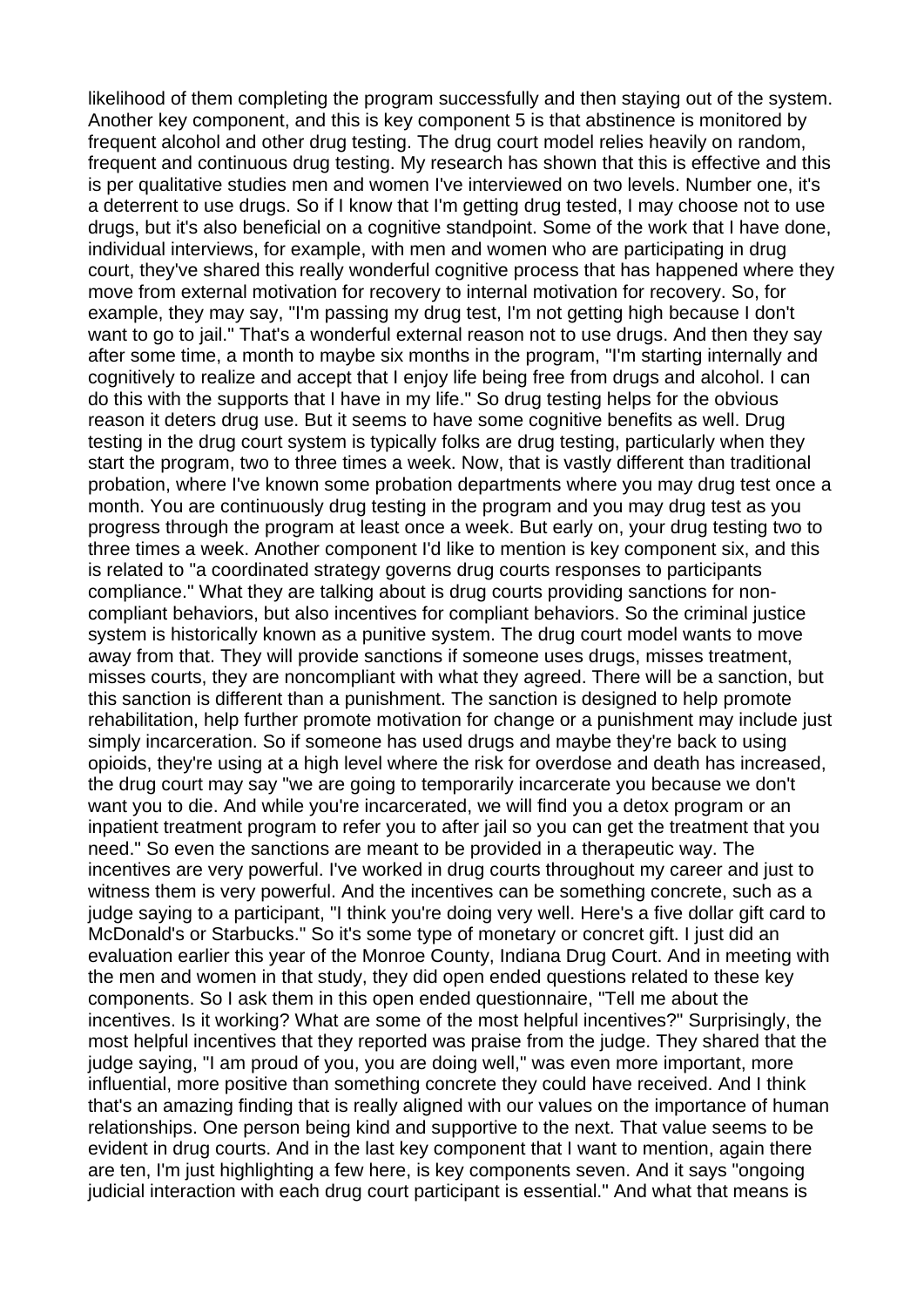you frequently meet with the judge. So if we go back to the drug testing. In drug courts, you drug test early on two to three times a week, in traditional probation you may drug test once a month. In drug court, when you start out the program you see the judge on a weekly basis for a status hearing. In traditional probation, you tend to not see the judge until a problem has happened or there was a violation. There is continuous monitoring in the drug court program where you start out seeing the judge one time a week. As you progress, meet your treatment goals and do well, it may move to bi-weekly, And towards the end of the program you may see the judge every third week or once a month. And so these are a few of the examples of the key components and interventions of drug court that make the program different from traditional probation or other traditional interventions in the system. And this level of accountability, frequent drug testing, frequently seeing the judge coupled with therapy, good quality counseling, is what helps treat men and women who have addictions. And that successful treatment and recovery in their lives is what helps them complete the program and then stay out of the system. This model has been so successful that the first drug court began in 1989 in Dade County, Miami, Florida. Since then, it is estimated that there are over 3000 drug courts there in all states in the U.S. and they're in U.S. territories as well. This model of rehabilitation in the criminal justice system has gained international attention, and we now have drug courts in Canada, Jamaica, Sweden, Australia, Ireland, to name a few.

[00:14:50] I have, actually I've attended one before. And I was thinking when you were talking about the incentives that were given to individuals in drug court, it's a little different. But the judge in the drug court that I had sat in on, he had the individuals sit in the jury box because he felt like that was a place of empowerment, a place to make them think that they were in control of their lives. And so it seems like the ethos is just so different in drug courts.

[00:15:14] Absolutely. And I think the goal of that is promoting empowerment and self accountability in regards to this process of healing and change. In St. Joseph County, Indiana, our judge here, Honorable Jane Woodward Miller, when the men and women graduate the program, she comes down from the bench to hand them their graduation certificate. Their certificate of criminal case dismissal, will shake their hand, offer them a hug. She refers to them by name, not a case number.

[00:15:45] That's so empowering because often in the criminal system you are just a number. It sounds like these drug courts take a lot of different faces like you talk about Monroe County. I have seen one here in Buffalo. How much variation is there in every drug court and is there a limit to that variation?

[00:16:02] There is a lot of variation, and I think that that is a good thing with the drug court model. And the variation mainly comes in regards to providing individualized treatment and meeting the needs of your community. So, for example, if your community is experiencing a high rate of opioid overdoses and deaths as a result of this national epidemic, I have seen some counties throughout our country, they don't call themselves a Drug Court. They will call themselves an Opioid Treatment Recovery Court. Other courts have experienced maybe increases of methamphetamine addiction into their community, and so they may tailor their treatment needs towards that substance use disorder. So there is a lot of variation, which I think is a good thing. So communities have freedom to meet the needs of their community. The variation, I think, is also promising in the sense of judges are the leaders of these programs. Now, we were under what they call a multi-judicial team, which consists of the judge, defense attorneys, prosecuting attorneys, members of the recovering community, social workers, therapists and other counselors. There is a team,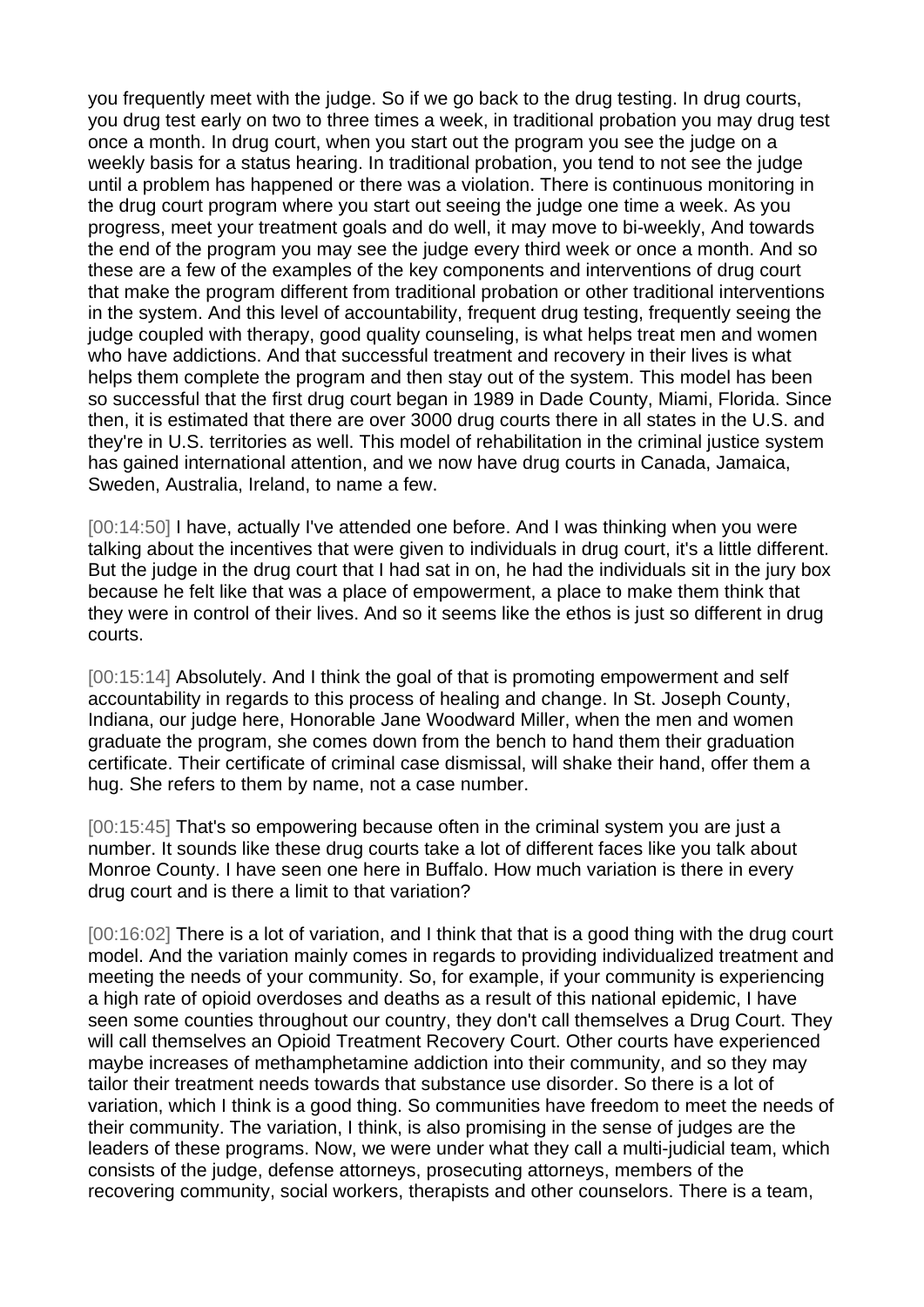but the drug court judge is the leader. And the leader of the court attends training him or herself. They have a national conference every year. They have specialized training for judges so they can learn about best practices and addiction recovery and best practices in drug courts. But there is also this very key human element of this program that is guided by core social work values of kindness, compassion and empathy. And so there's a lot of flexibility for judges to be themselves. And so for like Honorable Jane Woodward Miller in St. Joseph County, it's important for her to come down during graduation from the bench and to congratulate the men and women, personally offer a hug, a handshake. And it's one human being kind to another. And so I think this flexibility in implementation of the model is a wonderful thing. At the same time, it is very, very important, we know the drug courts work when they are faithful to the model and the model goes back to the 10 key components. And I have done many drug court evaluations throughout my career. And typically when I do an evaluation and I find that drug court participants have equal outcomes to those in the comparison group, perhaps those on probation, or even worse, drug court participants have worse outcomes than the comparison group, I tend to find that that drug court was actually not a drug court because they weren't following all of the key components of the model. So the flexibility of the model is wonderful because programs can meet the individualized needs of their community. The judge, who is the leader of the model, although works collaboratively with others, has the freedom to be him or herself. They are still a justice professional, but they're learning that they can be a justice professional really through a social work lens. The flip side of it, it's very, very important on a policy standpoint that each state had laws that regulate these programs. So in Indiana, for example, we have a law that if you want to call yourself a problem-solving court, an example would be a drug court, you must follow the 10 key components and there is a regulation that you must follow in order to become certified in the state. So there is a large kind of policy advocacy efforts that I think we need to continue working on as social workers.

[00:19:29] And that's left up to the states to make those regulations?

[00:19:32] Yes. I mean, it's largely up to the states. Now sometimes states may get federal grants from the Substance Abuse and Mental Health Services Administration, SAMHSA, for example. They have a lot of wonderful grants to help enhance existing drug courts or to start new programs. And sometimes some of that federal legislation, in a wonderful way, will have certain requirements as well to prove that you are faithful to the model. But in my experience, it has been largely based on the states in regards to developing legislation to provide a level of accountability for these programs.

[00:20:07] Also interesting. So thank you for giving us this background on drug courts. I wonder if now maybe you could tell us why it is important for social workers to know about these drug courts.

[00:20:18] It's important for social workers to know about drug courts. Most importantly, because the philosophy of drug courts is consistent with social work values and ethics. And I've learned that in my work in the program, I've learned it in witnessing interactions with participants and counselors, participants and judges, participants and their case managers or probation officers. The program is guided by some of our key values, like the importance of human relationships, one human being being supportive of another. As you witness these programs in the Buffalo Treatment Court program and as I have throughout the country, it is a total, in my opinion, paradigm shift from the traditional punitive model of criminal justice. Men and women I have worked with qualitatively have said "I was noncompliant with a certain requirement in the program. Perhaps I used drugs and tested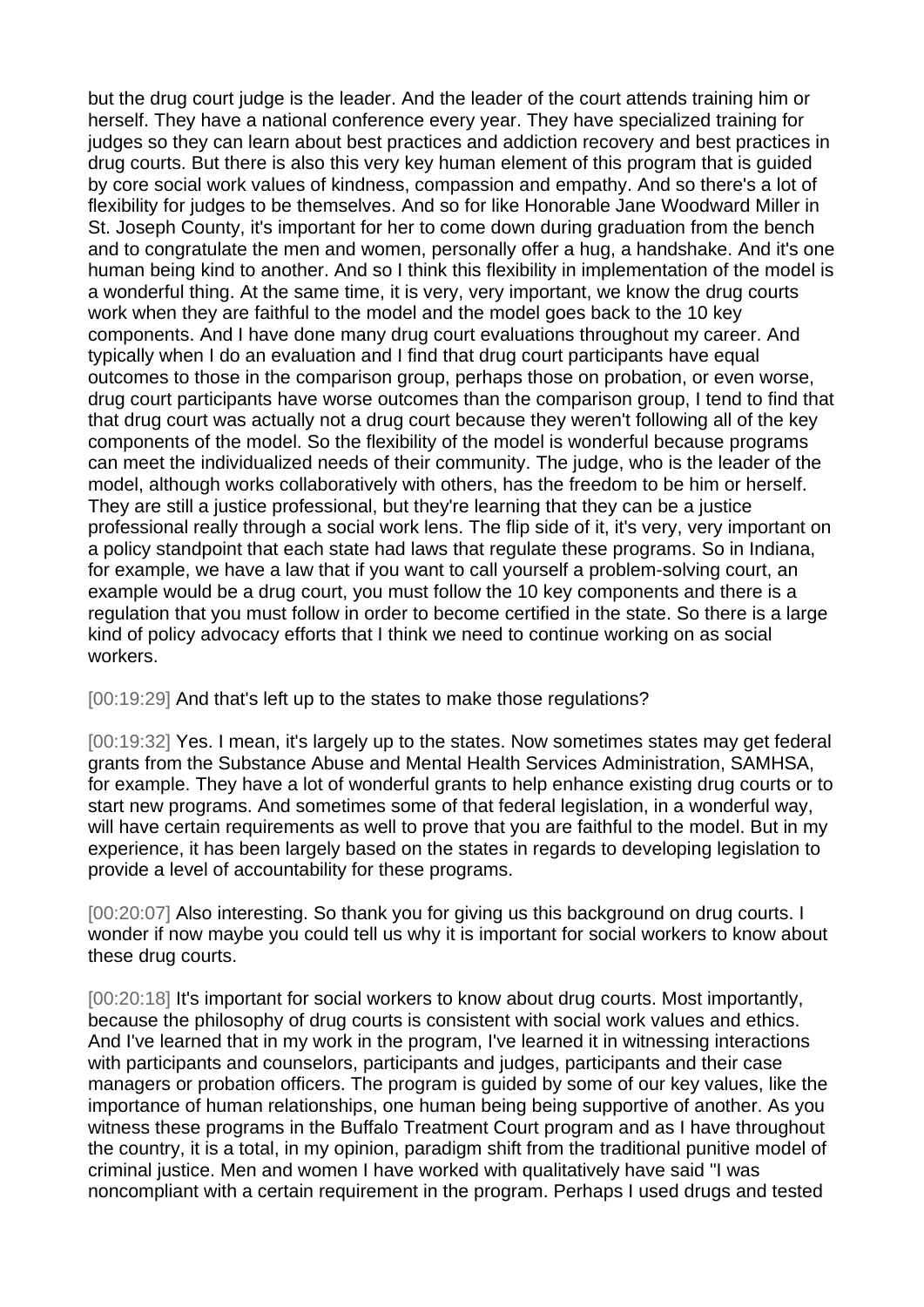positive. And even as the judge was giving me the sanction for my behaviors, I felt that the judge cared." There can be compassion and empathy even conveyed during times of consequence or sanction. And so these programs are perfectly aligned with what we teach in schools of social work. These programs are consistent with our values and ethics. And I think an example of that, if we go back briefly to the 10 key components, key component two of the drug court model says that we use a non-adversarial approach to promote recovery and well-being for the men and women that we serve. This word "nonadversarial." We see it in the program and the examples that we've previously discussed. But the non-adversarial approach is a synonym, in my opinion, for the strengths based perspective. Drug courts are designed to catch you doing something right, where the traditional punitive model of criminal justice, particularly in treating addiction, is designed to catch you doing something wrong. So early on in my social work career, when I had the opportunity to work in a drug court in Berks County, Pennsylvania a decade and a half ago, my training in my master's program, as I worked into the drug court in the criminal justice system, it was just a perfect fit for me, it was a perfect fit for my education. It's a perfect fit, in my opinion, for social workers.

[00:22:38] How do drug courts pull in social workers? I know that you've listed how you've been pulled in. But, like what are more examples of if there's someone who's interested in pursuing this line of work, how would they go about pursuing it?

[00:22:49] So I think a key way that we can get more social workers into this program is schools of social work collaborating with the drug courts in their community. And that collaboration can come in the way of someone like myself, a researcher, an academic, a professor working with a drug court to evaluate their program. But in schools of social work, having students do their practicals or internships in drug courts to get them exposure of this program. And so I really feel that schools of social work can be a very important agent in making this connection to get our students and more social workers within these programs. And we've had success here in our area since 2012 when I moved to South Bend, Indiana. I've been the researcher for the St. Joseph County Drug Court. As a result of that connection, I'm able then to get students to do practicums there in a practice setting. I have worked with several students in doing research practical is where they're evaluating the program. And so it really adds to this interdisciplinary collaboration and best treating addiction and also protecting the public because it is a criminal justice program. So we are balancing treatment and rehabilitation with public safety. So I really think schools of social work being a key agent in increasing our representation in these important programs.

[00:24:09] That's great advice. Thank you. So what is the current scientific knowledge base, and you did talk about this a little bit earlier, but we could go more into it, on drug courts, and what research questions have you addressed?

[00:24:21] So as I showed earlier, drug courts are perhaps the most evaluated criminal justice program of all time. We know that drug courts work. And when we use the word "work," what we mean is that men and women who go into drug court overall have a lower criminal recidivism rate in the follow up period as compared to a matched group or a comparison group that is typically doing, again I think traditional probation seems to be the go to from a research standpoint. So drug courts work. Those that go through the program have a lower criminal recidivism rate than those that do not. And that is important because drug courts have many goals. The goals could be to increase education, increase employment, to reduce or eliminate illegal drug and alcohol use. But the long term ultimate goal of drug court is to lower criminal recidivism rates. So drug courts work. And we have a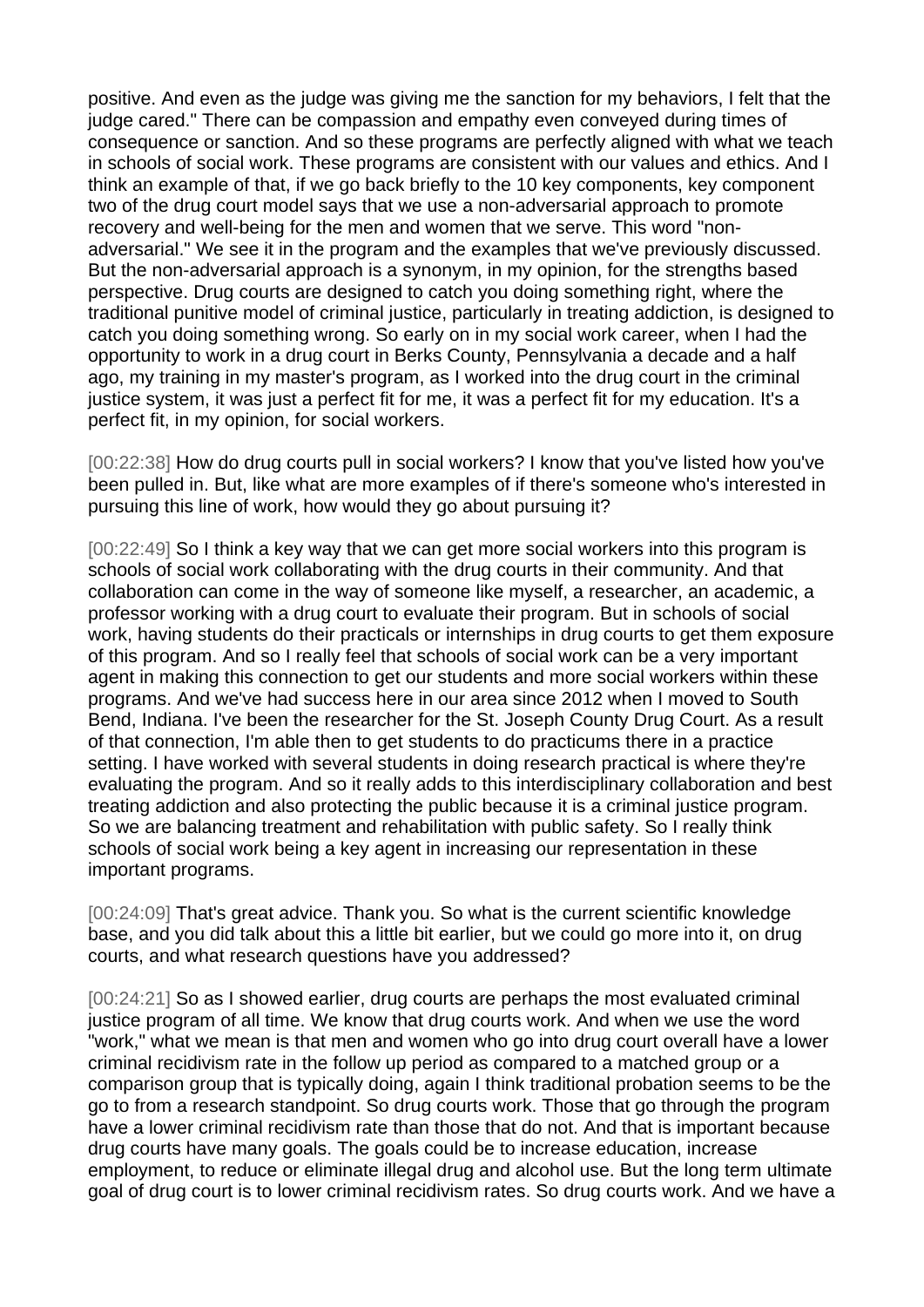large body of research to support what I'm saying. The majority of research, though, has been quasi experimental, and I think that's expected with the criminal justice system. It's very difficult to randomly assign participants to probation or drug court because they have rights within the criminal justice system, and which program they are eligible to do or choose to do so. The majority of research has been quasi-experimental with comparison groups that tend to be matched, and the comparison group is against mostly those on traditional probation. There has been a few experimental studies. The ones that I'm mostly aware of are out of Maryland, the Baltimore Drug Treatment Court. And they were able to do some true experimental studies and the findings were the same in that drug courts were more effective than the control group. There's also been some recent meta analysis done on drug courts. They also support this claim. The drug courts work. So we have a large body of research that this intervention that was created 30 years ago in Florida is a successful intervention that we do want to continue expanding throughout our country as well as internationally. We know that drug courts work. However, then some programs there are racial disparities in graduation rates. And that is most problematic because logically graduating the program is one of the biggest predictors of not recidivating. So those that graduate have a lower criminal recidivism rate than those that are terminated from the program. Logically, that makes sense. In 2010 NADCP, which is the National Association of Drug Court Professionals, nationally released a statement to all programs saying there is a trend. This is not universal, but there is enough of a trend of racial disparities in outcomes that all drug courts are required to evaluate their program to see if racial disparities exist. And if they exist, they're required to take steps to fix the problem. That statement was released in 2010 from NADCP. And that's where my research questions began. Around that same time, so I graduated with my PhD in 2012, so I was working on my dissertation 2010 to 2012. And ultimately I had to say we're seeing the trend in some programs where racial disparities exist. We have some quantitative understanding of what that may be, but we will never truly know what's contributing to racial disparities in outcomes until we meet with participants and ask them themselves. It's their life, it's their lived experience. They are going to be able to answer the question for us. We can't through statistics. Statistics have documented the problem, which is important for us to know the problem. But qualitative studies, it's what's going to help us solve the problem. So the majority of my research is related to broadly what are the factors that contributed and contribute to racial disparities in drug court outcomes. And the first known study to explore this phenomenon was my dissertation, which was published in 2012 and in Texas there was a drug court there that had racial disparities in outcomes, and by racial disparities, specifically white participants graduated the drug court at 65 percent, but African-Americans only graduated at 45 percent. So I had a program that currently had and historically had racial disparities in graduation rates. And so I went into the program, met with African-American participants, really again to explore this very broad research question of "what are some of the factors that we think contribute to African-Americans graduating at a lower rate than their white counterparts?" And I think the key thing for us and I think this is very, very important. The key thing is that the problem, this phenomenon, does not lie with African-Americans. The problem is not with African-Americans. The problem is with how drug courts serve African-Americans. And I think that that's important for us to highlight as we approach our research. We are approaching this not saying "what can African-Americans do differently? What's going on within their race, their culture, their neighborhoods or their norms that is contributing to that?" No, we're not approaching it through that lens. We are approaching it to "what is going on in drug courts. What can drug courts do to best serve all races and ethnicities?" My work has been mostly on African-American men and women.